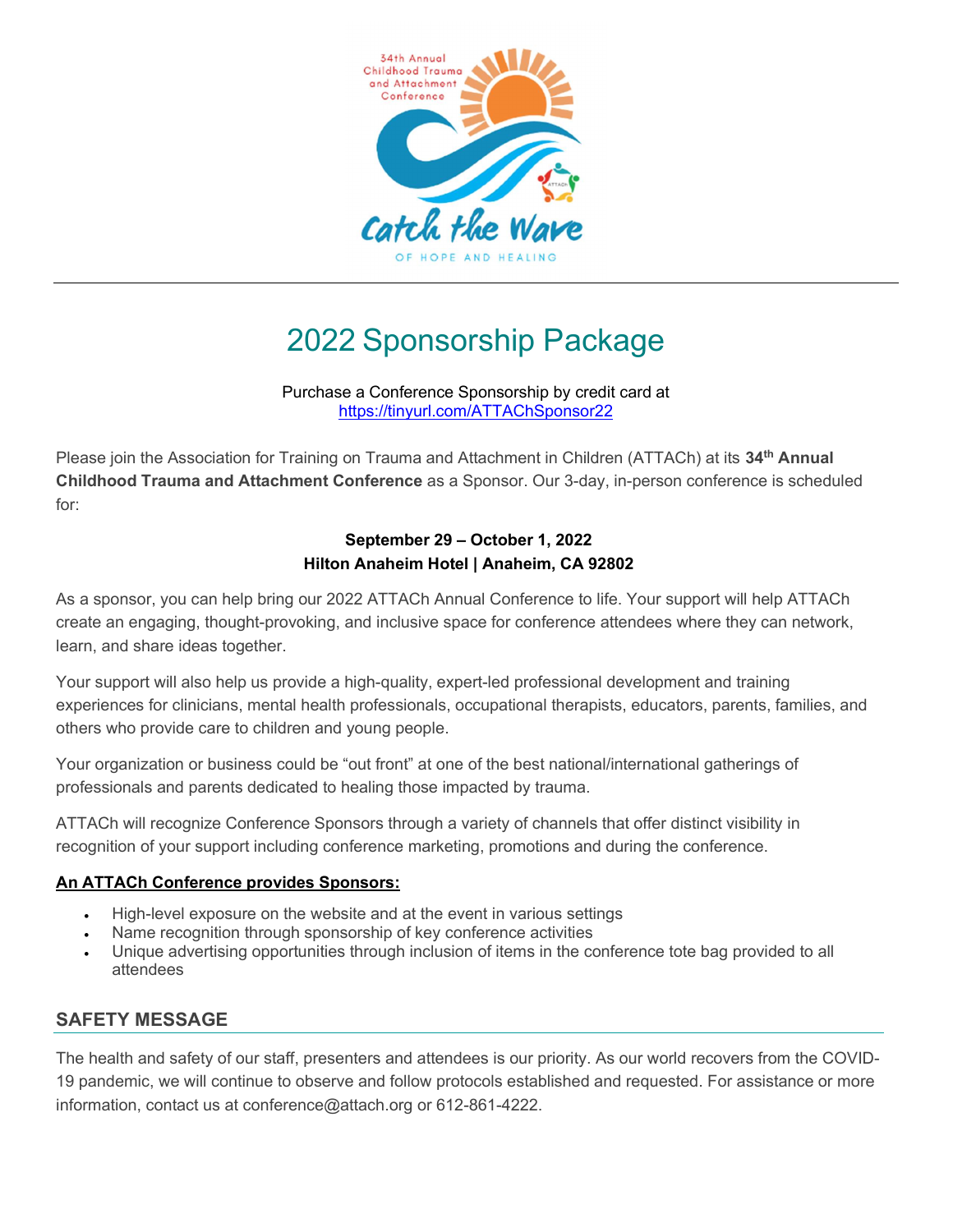#### SPONSORSHIP LEVELS

\* For inclusion in registration program, ads must be submitted by Friday, April 1, 2022 ‡ Promotional items must be provided by Sponsor and approved by ATTACh.

#### CO-HOST

\$50,000+

- Co-host signage on:
	- o promotional materials
	- o conference tote bags
	- o banner/sign on Keynote Stage
	- o signage displayed throughout conference areas and on materials
- Luncheon Spokesperson:
- o 5 minute podium presentation
- Recognition at all Conference events
- Reserved Gathering Room
- Full-page cover ad in registration and Conference programs\*
- Featured name, logo, and link on ATTACh website (1 year)
- Listing in program and website
- 20 three-day registrations (free or donated)
- 3 exhibit tables in central location
- One-year free Professional Organization Membership

#### RECEPTION SPONSOR

\$10,000

- Reception Host Signage
- Reception Sponsor recognition at Reception and Business Meeting
- Full-page ad in registration and Conference programs\*
- Listing in program and ATTACh website (name, link, logo)
- Personal signage displayed throughout Conference
- Recognition at Plenary Session
- 5 three-day registrations (free or donated)
- 1 exhibit table central location
- 2 promo items in conference tote ‡

#### ELITE SPONSOR

\$25,000+

- Signage on promotional materials
- and displays throughout Conference
- Recognition at all Conference events
- Reserved table for gatherings
- Listing in program and ATTACh website
- Featured on ATTACh website (1 year) name, logo, and link
- Full-page ad in registration and Conference programs\*
- 10 three-day registrations (free or donated)
- 2 exhibit tables in central location
- 2 promo items in conference tote ‡
- One-year free Professional Organization Membership

#### DIAMOND SPONSOR

\$10,000+

- Signage displays throughout **Conference**
- Recognition at Plenary Session
- Full-page ad in registration and Conference programs\*
- Listing in program and on ATTACh website (name, logo, and link)
- 5 three-day registrations (free or donated)
- 1 exhibit table in central location
- 2 promo items in conference tote ‡

#### KEYNOTE SPONSOR

\$15,000

- Recognition at Keynote Address, Plenary Session, and Business **Meeting**
- Keynote Session Signage
- 1/2-page ad in registration and Conference programs\*
- Listing in program and on ATTACh website
- 2 three-day registrations (free or donated)
- 1 exhibit table
- 1 promo item in conference tote  $\ddagger$

#### PLATINUM SPONSOR

\$5,000+

- Platinum Sponsor recognition at Plenary Session and Business Meeting
- Signage with logo
- 1/2-page ad in registration and Conference programs\*
- Listing in program and on ATTACh website (name, logo, and link)
- 3 three-day registrations (free or donated)
- 1 exhibit table
- 1 promo item in conference tote  $\ddagger$

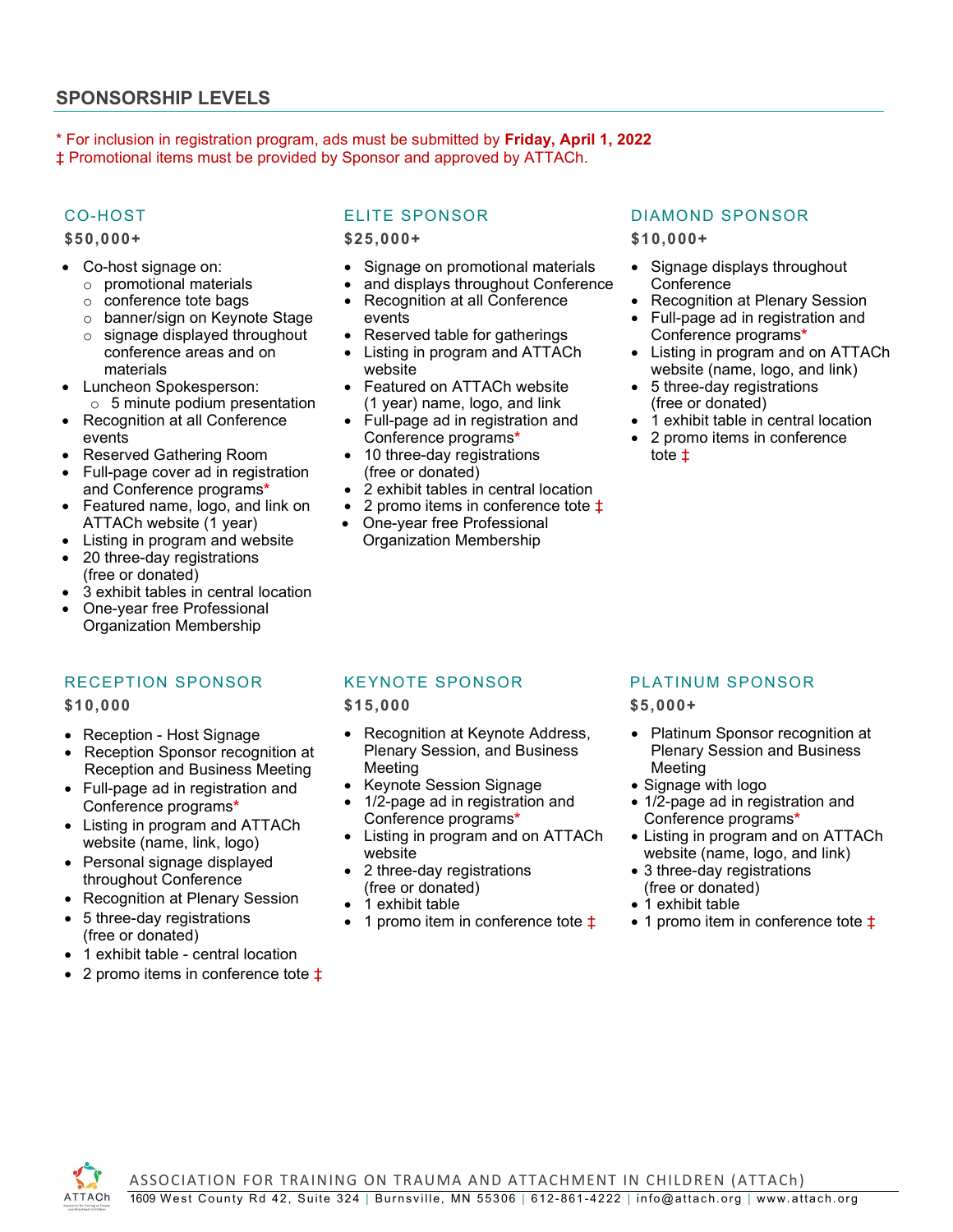#### SPONSORSHIP LEVELS

\* For inclusion in registration program, ads must be submitted by Friday, April 1, 2022 ‡ Promotional items must be provided by Sponsor and approved by ATTACh.

#### TOTE SPONSOR

#### \$5000

- Logo on conference tote
- 1/2-page ad in registration and Conference program\*
- Tote Sponsor listing in program and ATTACh website
- 1 exhibit table
- 1 promo item in conference tote<sup> $±$ </sup>

# PARENT NIGHT SPONSOR

\$4,000

- Introduction and recognition at Parent Night
- Listing in program and on ATTACh website
- 1 exhibit table
- 1 promo item in conference tote

‡

## GOLD SPONSOR

\$3,500

- Gold Sponsor recognition at second Keynote Address, Plenary Session, and Business Meeting
- 1/2-page ad in registration and Conference program\*
- Listing in program
- Name, logo, and link on ATTACh website

.

- 2 three-day registrations
- (free or donated) 1 exhibit table
- 1 promo item in conference tote  $\ddagger$

SILVER SPONSOR

\$2,500

- Silver Sponsor recognition at a Plenary Session
- and Business Meeting
- 1/4-page ad in registration and Conference programs\*
- Listing in program and on ATTACh website
- 1 three-day registration (free or donated)
- 1 exhibit table
- 1 promo item in conference tote‡